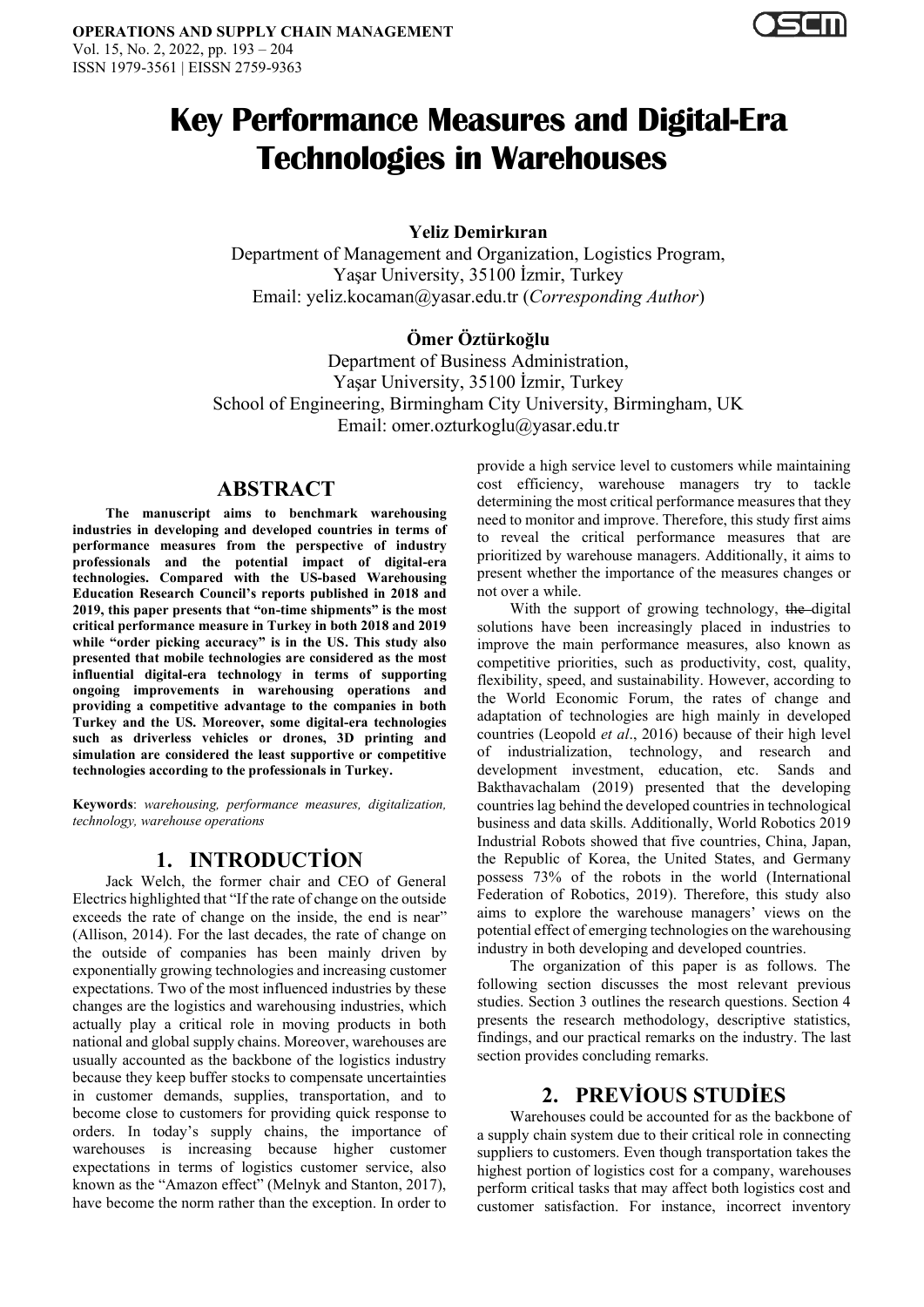information in the warehouse may increase searching and picking times. Picking wrong items may cause returns, increase logistics costs and even reduce customer satisfaction. There are many studies that measure the picking performance in terms of time or distance according to the layouts or operations of a warehouse (Öztürkoğlu and Hoşer, 2019; Öztürkoğlu *et al*., 2018; Kocaman *et al.,* 2021). Last but not the least, mismanagement of the stocks in a warehouse may cause obsolescence and deterioration costs.

Warehouse tasks could be categorized into four main operations: receiving, put-away, picking, and shipping. Whereas the first two operations are called inbound operations, the latter are called outbound operations. Receiving operation is mostly triggered by the notification of the arrival of a truck. An arriving truck is scheduled to a dock and then it is unloaded. After inspecting goods, they are putaway to the selected locations by workers or automated equipment. Goods stay in the storage until an order is received. The arrival of an order triggers the order-picking stage. After workers or automated equipment pick the required goods, they are sorted and consolidated before packing. Next, the ready orders are loaded onto trucks and shipped to customers. Every task in each stage should be carefully monitored using appropriate measures and managed using an efficient combination of the resources such as workforce, material handling equipment, software, and technological devices for more sustainable warehouses

(Demirkıran and Dizbay, 2020). **Figure 1** simply demonstrates the flow of materials through the main warehouse operations and the possible usage of some digitalera technologies in these operations.

Measuring performances and benchmarking them with world-class businesses play a critical role in a company's success. Therefore, many studies focused on determining appropriate performance measures for the efficient management of warehouses and benchmark warehouses to show how a warehouse could be efficiently managed. The words used in these studies such as performance measure (PM), performance indicator, key performance indicator (KPI), critical success factors (CSF) and metric are considered synonyms in this study. Frazelle (2002) defined one metric for each main warehouse operation and metric category (financial, productivity, utilization, quality, and cycle time) to provide a base for warehouse managers to monitor their operations.

Axelsson and Frankel (2014) investigated the most important KPIs used by a Sweden based logistics company's customers, which operate their own or 3PL warehouses or distribution centers, through a survey study. In the study, the 68 respondents mainly located in Europe highlighted that out-bound metrics are the most critical metrics. The authors also revealed that high quality, on-time delivery, and reliability are very important to be successful in the warehousing industry according to survey results.



**Figure 1** Warehouse operations and related digital-era technologies

(The icons in the figure are retrieved from [www.flaticon.com](http://www.flaticon.com/) and are declared to be free to use. For referencing, the icons were made by monkik, freepick, smalllikeart, srip, Good Ware and photo3idea\_studio.)

Staudt *et al*. (2015) reviewed 43 academic articles, which were published between 1991 and 2012, to extract operational performance measures in warehouses. The authors classified 38 direct (quantitative) measures according to time, quality, cost, and productivity, and presented 8 indirect (qualitative) measures with their detailed definitions. The authors found that there are fewer metrics for inbound operations than outbound, metrics by type of warehouses were not previously considered and key performance metrics are more likely to change over time as goals change.

Chen *et al*. (2017) presented a process performance model for warehouses that shows relationships between key performance indicators (KPIs), critical success factors (CSF), and core capabilities to gain competitive advantage. After the authors conducted case studies in four warehouses,

they extracted eight KPIs and daily management performance indicators (DMPIs) used in warehouses. Furthermore, the authors superficially recommend investing in IT systems, Internet facilities, automated systems and facilities, and customer relationship management (CRM) technologies, such as data warehousing, data mining, and online analysis processing (OLAP) to improve the selected KPIs. However, they did not provide any information about their potential effect on warehouse operations or performance measures.

Wudhikarn *et al*. (2018) extracted 158 performance measures from an extensive review of 111 academic articles between 1994 and 2016. The authors classified these measures according to the intellectual capability index and revealed that most of the performance measures in the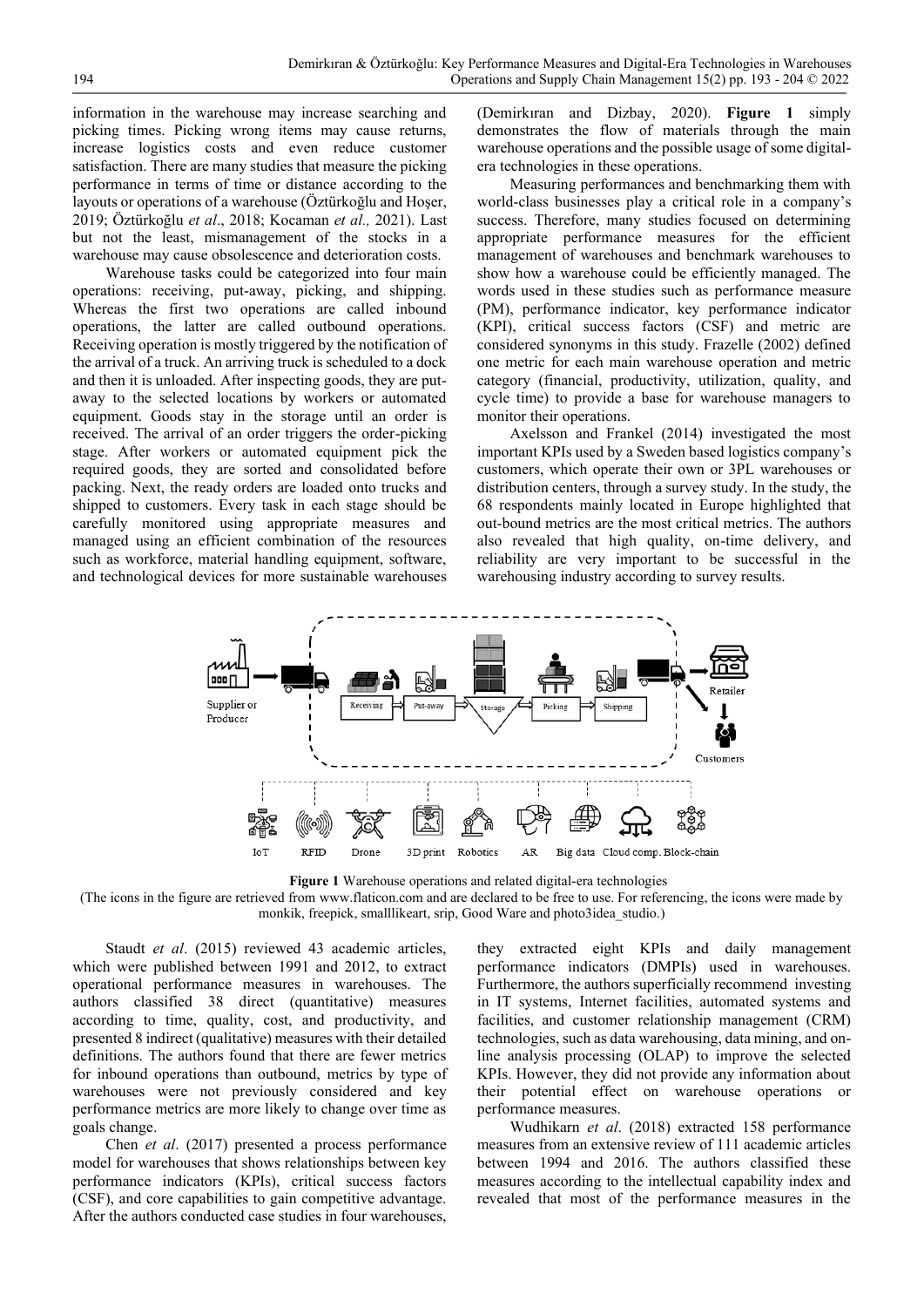literature are related to the organization where the most mentioned measure is on-time or out of delivery.

In addition to the aforementioned academic studies on performance indicators in warehouses, the Warehousing and Educational Research Council (WERC) has been conducting a detailed benchmarking study of key performance measures, the adopted overall strategies and technological investments to monitor the warehousing industries mainly in North America. The latest WERC study, "DC Measures 2019," was finalized in July 2019. WERC (2019) showed that there are changes in the list of top ten metrics compared to WERC (2018). According to these studies, whereas the companies' focus was on employee-related metrics in 2018, it was on operations in 2019. This was explained by the increase in business activities, especially in e-commerce in 2019 (WERC, 2019).

There are also a few studies that focus on benchmarking warehouses. Hackman *et al.* (2001) proposed an input-output model to evaluate and compare the efficiencies of 57 warehouses in various fields. This DEA (Data Envelopment Analysis)-based benchmarking model makes it possible to compare the warehouses that incorporate different types of resources such as labor, space, and equipment as input and different types of output measures such as the number of orders, number of lines per order and storage index. Their findings showed that there is a negative association between warehouse size and efficiency and between the level of automation and efficiency. Long travel distances, poor workflows, communications and supervision in them caused the reasons for low efficiency in large warehouses. Moreover, the existence of static automation systems, the lack of maintenance, and the inappropriate selection of the automation systems were the causes of low efficiency. McGinnis *et al*. (2002) used Hackman *et al*. (2001)'s model and developed an Internet-based Data Envelopment Analysis for Warehousing (iDEA) to provide a rapid evaluation of warehouses. The authors provided similar findings to Hackman *et al*. (2001). Moreover, they presented that "a large equipment investment also tends to have a large labor cost" even though the opposite was expected. De Koster and Balk (2008) extended Hackman *et al*. (2001)'s model and compared the operations' efficiency of 65 European origin distribution centers (EDC), which are responsible for distributing European, American, Asian and African manufacturers' goods, located in the Netherland considering their performances between 2000 and 2004. Their extended model considered four input factors such as number of workers, warehouse size, number of SKU (stock-keeping units), and degree of automation, and five output measures such as number of daily order lines picked, the level of valueadded logistics, number of special processes, the percentage of error-free orders and order flexibility. The results of DEA demonstrated that European warehouses were doing better than Americans and Asians because the majority of the European warehouses were operated by the public. However, the authors also discussed that the efficiency of warehouses, especially the public warehouses, decreased between 2000 and 2004 because of economic fallback despite an improvement in technology in the same period. Moreover, the benchmarking studies showed that the degree of automation, the level of technology and their usage in warehouses affect warehouse efficiency.

# **3. THE GAPS İN THE LİTERATURE AND THE CONTRİBUTİON OF THİS STUDY**

The following gaps in the warehousing literature are obtained after reviewing the previous studies related to performance measures in warehouse management and warehouse benchmarks.

1. Although Staudt *et al.* (2015) and Wudhikarn *et al*. (2018) presented detailed and comprehensive lists of performance measures (PMs) in warehouses; it was declared that determining few but sufficient valuable, important, focused, financially and non-financially balanced, and goaloriented performance measures that are also appropriately assigned over existing operations is a critical task (Thakkar *et al*, 2009). In doing this, the industries' point of view is as much important as the academies' view.

2. Chen *et al.* (2017) and Krauth *et al.* (2005) presented practical insights on PMs for warehouse management. However, their scopes are very limited to a few number of experts or companies. Furthermore, Axelsson and Frankel (2014) provided good practical insights on performance measures; however, the study has a lack of the importance of PMs and their relations. Moreover, the data seems to be limited to European or Scandinavian developed countries. WERC (2019)'s study is the most comprehensive and structured study to investigate the importance of performance measures and technological developments in warehouses; however, the presented data in the study was mainly collected from companies in developed countries such as the US and UK. Therefore, the contributions of this study can be described by answering the following questions.

- *a. What are the most importantly seen performance measures by warehouse managers in developing countries?*
- *b. Is there any difference between the importance of performance measures considered by warehouse managers in developing and developed countries? Does the importance of performance measures change over time?*
- *What is the expected impact of emerging digital-era technologies on the warehousing industry in developing and developed countries? Is there any difference between them?*

# **4. RESEARCH METHODOLOGY AND FİNDİNGS**

WERC is a US-based professional organization focused on educational events, industrial benchmarking studies, practical research, and expert insights to contribute to logistics and distribution management since 1977. For more than 15 years, WERC has also been monitoring the warehousing industry, mainly in North America, to capture critical operational measures from real-world facilities so that it can provide a strategic guide for professionals. This guide has been shared as "DC Measures Annual Survey and Report" and used by warehouse managers from small and leading logistics companies such as Amazon, UPS, FedEx, and Walmart. Thus, we designed our study relying on WERC's "DC Measures" survey to explore the warehousing and distribution industry in Turkey. Moreover, we developed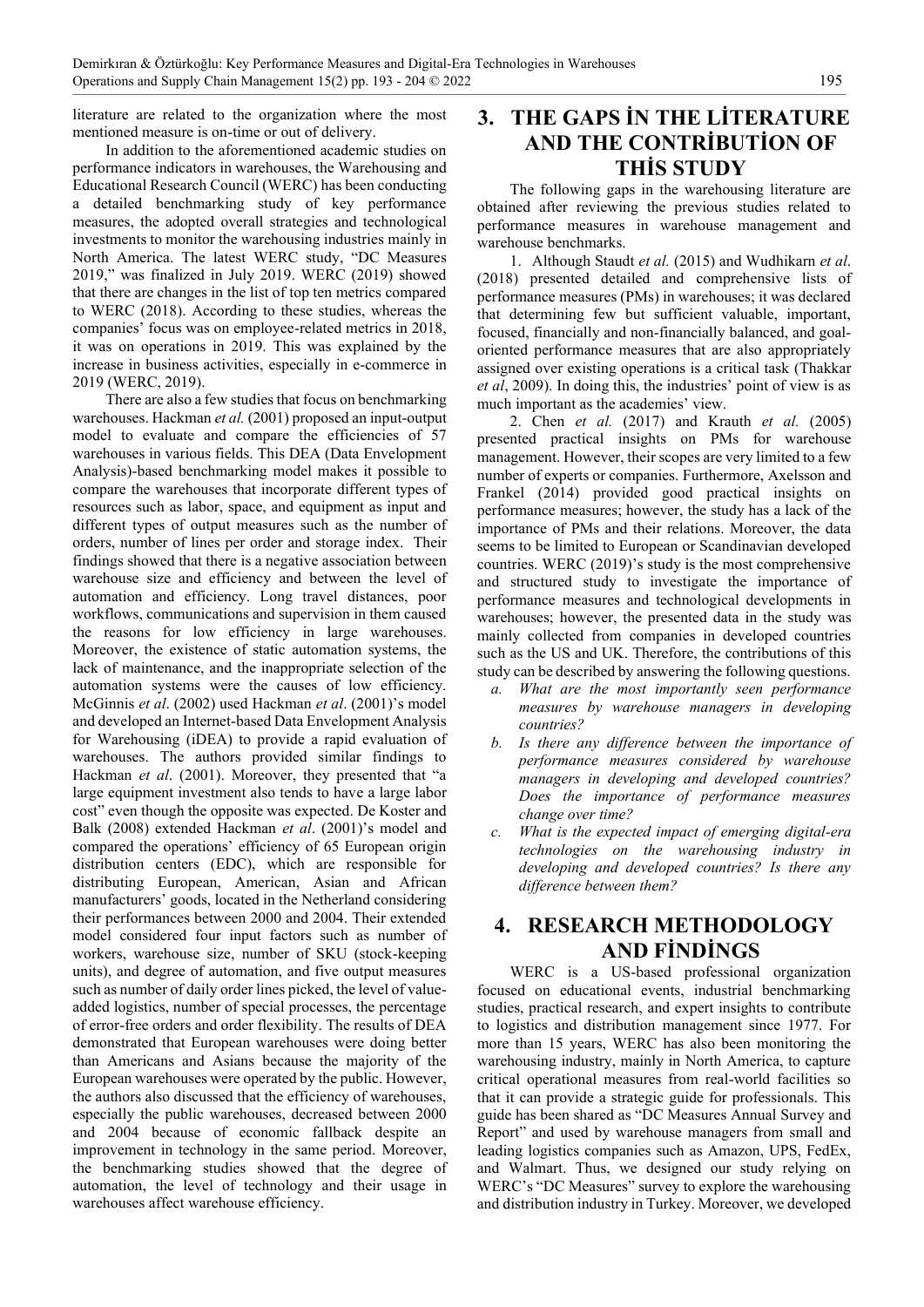our questionnaire using WERC (2018)'s because we started to monitor the warehousing industry in 2018.

Because of the convenience of collecting data, our sample of warehouses is selected according to the origin of the researchers and their industrial relations. The observed warehouses were selected using a convenient sampling method from İzmir, the third biggest and most developed city in Turkey, and its neighbors. Izmir, historically Smyrna, has been treated as the logistics hub in Turkey for centuries because of its importance on the Silk Road to the west, developed economics, availability of seaports and productive lands for agricultural products. Moreover, Turkey is listed as an emergent market and is a developing country in the uppermiddle income group by the United Nations. Therefore, we think that our findings might be a good representation of developing countries.

The adopted questionnaire was directed to warehouse managers, and the data were collected face-to-face during the field trips. To conduct cross-sectional and longitudinal analyses, we visited 62 and 74 warehouses in 2018 and 2019, respectively. Because we could not get an appointment or some managers changed their job, only 48 out of 62 managers in 2018 were also visited for the survey in 2019. As the basis for our comparisons, we took WERC (2018) and WERC (2019)'s findings that were extracted from 489 and 549 warehouse professionals' survey data, respectively. Because the majority of the WERC (2018; 2019)'s respondents, almost 90% from North America, are from the

**Table 1** The characteristics of the observed warehouses

US and UK, their findings are supposed to represent warehouses in developed countries.

Although the WERC survey had 28 sections which can be simply categorized into descriptive, related to descriptive statistics, workforce, strategies, technology usage, emerging technologies, supply chain management, warehouse management system and key performance measures, all of these sections were not used in this study to reduce the length of the survey and focus only on performance measures and emerging technologies. The adopted questionnaire was divided into three sections. In the first section, we collected descriptive statistics about the warehouses. The second section consists of questions regarding the importance of the given list of performance measures. The last section aims to explore the effect of emerging technologies on warehousing. The following three sub-sections present our findings regarding the sections of the questionnaire. Our collected data in 2018 and 2019 and the findings that we extracted from them are indicated by TR-2018 and TR-2019 abbreviations, respectively.

#### *4.1. Descriptive Statistics*

This section provides the characteristics of the warehouses that were visited in our study, as well as the warehouses' characteristics in WERC's studies. As seen in **Table 1**, these characteristics are related to the types of warehouses, the types of industries that the warehouses involved, and the types of handling units mainly handled in the warehouses.

|                     |                        | TR-2018            | TR-2019 | WERC(2018) | WERC(2019) |  |  |
|---------------------|------------------------|--------------------|---------|------------|------------|--|--|
| <b>Categories</b>   | <b>Types</b>           | Percentage $(\% )$ |         |            |            |  |  |
|                     | Import                 | 17.7               | 18.9    | 2.0        | 2.0        |  |  |
|                     | Regional               | 33.9               | 35.1    | 29.0       | 30.0       |  |  |
|                     | Grocery                | 8.1                | 10.8    | 3.0        | 3.0        |  |  |
|                     | Wholesale              | 30.6               | 6.8     | 18.0       | 19.0       |  |  |
|                     | Local                  | 9.7                | 23.0    | 10.0       | 9.0        |  |  |
| Types of warehouses | Omni-channel warehouse | $0.0\,$            | 4.1     | 12.0       | 12.0       |  |  |
|                     | E-trade warehouse      | $0.0\,$            | 1.4     | 7.0        | 6.0        |  |  |
|                     | Retail                 | 8.1                | 21.6    | 25.4       | 16.0       |  |  |
|                     | Wholesale/Distributor  | 25.8               | 12.2    | 15.8       | 28.6       |  |  |
| Types of industries | 3rd party warehouse    | 9.7                | 5.4     | 22.7       | 19.5       |  |  |
|                     | Manufacturing          | 56.5               | 43.2    | 28.5       | 26.4       |  |  |
|                     | Pharmaceutical         | $0.0\,$            | 17.6    | 2.7        | 1.7        |  |  |
|                     | Medical device         | $0.0\,$            | 0.0     | 1.4        | 2.6        |  |  |
|                     | Utilities/Government   | 0.0                | 0.0     | 1.4        | 0.1        |  |  |
|                     | Other                  | 0.0                | 0.0     | 2.1        | 3.5        |  |  |
|                     | Broken case picking    | 22.6               | 20.7    | 37.2       | 34.6       |  |  |
| Handling<br>units   | Full case picking      | 31.2               | 45.7    | 40.6       | 42.7       |  |  |
|                     | Full pallet picking    | 46.2               | 33.5    | 22.2       | 22.7       |  |  |

As seen in **Table 1**, almost 50% of the participants manage regional and wholesale warehouses in our and WERC's studies in the respective years. However, whereas our study consists of a substantial amount of import warehouses, where pallets are densely handled, WERC's studies include a substantial amount of omni-channel and etrade warehouses, where smaller units than pallets are densely handled.

As seen in **Table 1**, the largest industry is manufacturing in TR-2018 and TR-2019. Pharmaceutical

warehouses also take a substantial portion in TR-2019. Similarly, manufacturing, distributors, and retailers take the largest portion of WERC's studies. However, in contrast to our study, third party warehouses also take a significant portion in WERC's studies.

The types of handling units show how goods are moved through the warehouse. As seen in **Table 1**, the majority of facilities picked pallets in TR-2018 while they picked cases in TR-2019. These results are compatible with the distribution of the warehouse types because full-pallet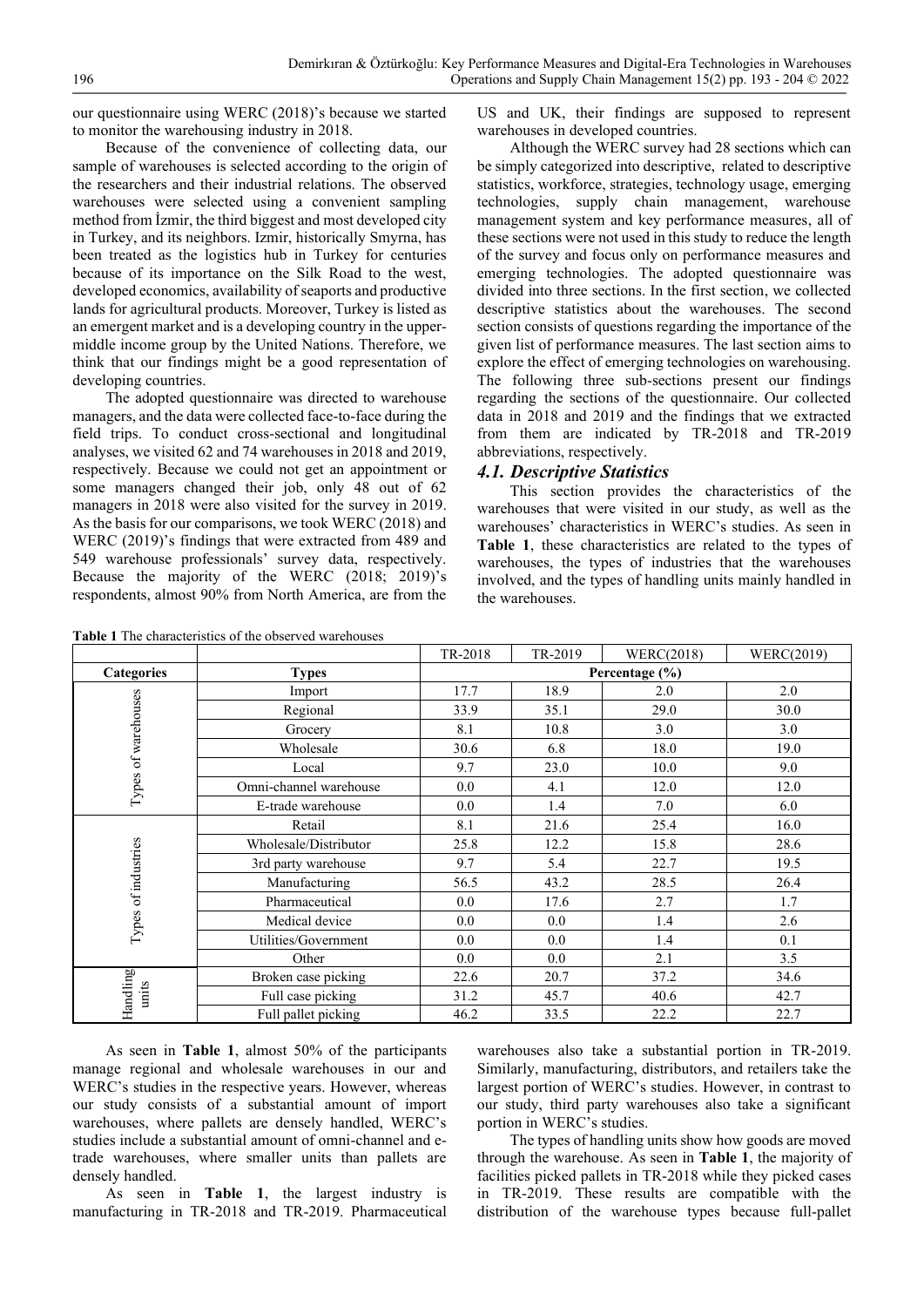picking is performed mainly in manufacturing and wholesale warehouses, which constitute the majority of the participants in TR-2018, while small units are commonly handled in local warehouses, and in retail and pharmaceutical industries, which takes a significant portion in TR-2019 data. In WERC's studies, the majority of the professionals reported that they performed less than pallet picking similar to TR-2019.

In the light above mentioned discussions, we can conclude that the characteristics of the participant warehouses both in our and WERC's studies are similar to each other even though there are few and little differences. However, we think that these differences are not enough to deter us from comparing our findings with WERC (2018; 2019)'s findings to generate insights about the warehouses in developed and developing countries.

### *4.2 Key performance measures in warehouse management*

In strategy management, in order to gain a competitive advantage and become a sustainable and successful organization, an organization's objectives should be linked to appropriate performance measures and activities (Kaplan and Norton, 2001). Thus, this section aims to explore the key performance measures prioritized by the warehouse managers in Turkey in a longitudinal analysis. We also compared our findings with WERC's in a cross-sectional analysis.

One of the most important tasks for warehouse managers is to determine appropriate measures for their facility and operations that need to be emphasized and regularly monitored in accordance with the company's objectives. As mentioned in section 2, a manager could select their measures from a list of more than 100 performance measures (Staudt *et al*., 2015; Wudhikarn *et al*., 2018). However, considering many measures would be a very overwhelming and mind-boggling task for managers. Moreover, to provide an accurate cross-sectional analysis and accurate comparisons, we preferred to use the WERC (2018)'s list of 30 key performance measures categorized under seven titles as demonstrated in **Table 2**. The performance measures are coded by "PM XY", where X shows the category and Y shows the number. For instance, PM A1 refers to "on-time shipments" measure.

We asked the participants to determine how much each measure is important for efficient warehousing. We used 5 point Likert-scale for answers: "Extremely important", "Very important", "Moderately important", "Slightly important", and "Not important". In order to determine the overall importance of the metrics based on the participants' opinions, we assigned scores of 7, 5, 3, 1 and 0 to each point in the scale, where 7 is for extremely important and 0 for not important. We then calculated the average score of each measure. **Figure 2** demonstrates the average scores of the top-10 measures, which have the highest averages scores, in TR-2019 as well as their scores in TR-2018.

| PM A           | <b>Customer Measures</b>                            | PM E           | <b>Operations Metrics - Inbound Measures</b>     |
|----------------|-----------------------------------------------------|----------------|--------------------------------------------------|
| A1             | On-time Shipments                                   | E1             | Dock to Stock Cycle Time, in Hours               |
| A2             | Total Order Cycle Time                              | E2             | Lines Received and Put Away per Hour             |
| A <sub>3</sub> | Internal Order Cycle Time                           |                | Percent of Supplier Orders Received with Correct |
| A <sub>4</sub> | Percentage of backorders                            | E3             | Documents                                        |
| <b>PMB</b>     | <b>Capacity / Quality Measures</b>                  | E4             | Percent of Supplier Orders Received Damage Free  |
| B1             | Average Warehouse Capacity Used                     | E <sub>5</sub> | On-time Receipts from Supplier                   |
| B <sub>2</sub> | Peak Warehouse Capacity Used                        | <b>PMF</b>     | <b>Operations Metrics - Outbound Measures</b>    |
| B <sub>3</sub> | Honeycomb Percent                                   | F1             | Fill Rate - Line                                 |
| <b>B4</b>      | Inventory Count Accuracy by Location                | F2             | Order Fill Rate                                  |
| B <sub>5</sub> | Order Picking Accuracy (Percent by Order)           | F <sub>3</sub> | Lines Picked and Shipped per Hour                |
| PM C           | <b>Cash to Cash Measures</b>                        | F4             | Orders Picked and Shipped per Hour               |
| C1             | Inventory Days of Supply                            | F <sub>5</sub> | On-time Ready to Ship                            |
| C <sub>2</sub> | Average Days Payable                                | <b>PMG</b>     | <b>Employee Measures</b>                         |
| C <sub>3</sub> | Average Days of Sales Outstanding                   | G1             | Annual Workforce Turnover                        |
| <b>PMD</b>     | <b>Financial Metrics</b>                            | G <sub>2</sub> | Overtime Hours to Total Hours                    |
|                | Distribution Costs as a Percentage of Cost of Goods | G <sub>3</sub> | Part time Workforce to Total Workforce           |
| D <sub>1</sub> | Sold (COGS)                                         | G <sub>4</sub> | Contract Employees to Total Workforce            |
| D <sub>2</sub> | Days on Hand Finished Goods Inventory               | G <sub>5</sub> | Unplanned Absence Percentage                     |
|                |                                                     | G <sub>6</sub> | <b>Cross Trained Percentage</b>                  |

**Table 2** The list of WERC (2018)'s performance measures

**Figure 2** shows that "On-time shipments", which is a customer-related measure, is selected to be the most important measure with the average scores of 4.6 and 4.9 in TR-2018 and TR-2019, respectively. This metric is the most discussed metric in 53 studies in literature according to Wudhikarn *et al*. (2018), due to its impact on warehouses'

competitive advantages. Additionally, the "Order fill rate" measure, which is mainly related to the performance of the outbound operations but also affects customer satisfaction, occupied the third place in both TR-2018 and TR-2019 with a slight increase in its score from 4.1 to 4.2. This metric is the second most discussed metric in the literature according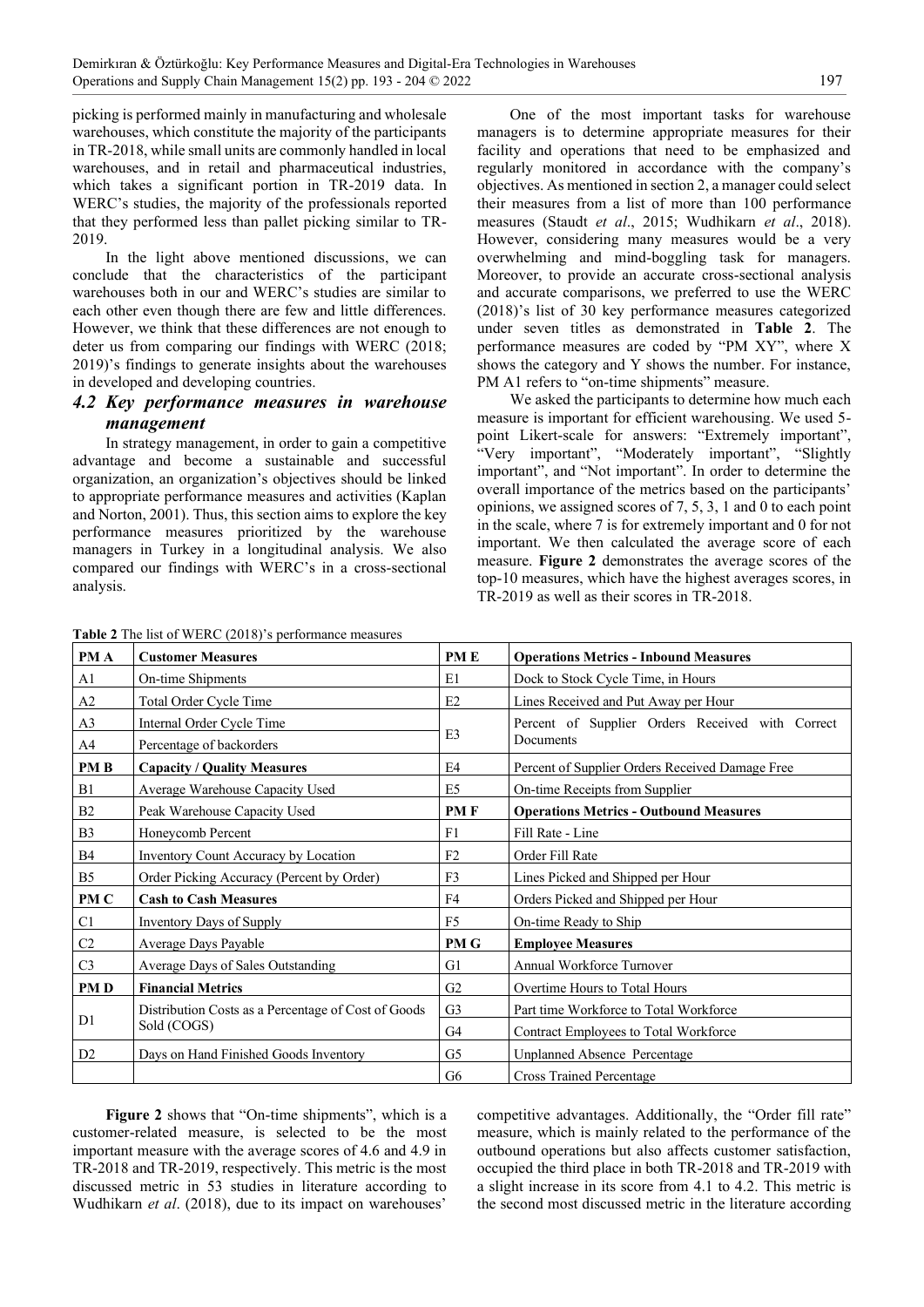to Wudhikarn *et al*. (2018), due to its impact on organizations' performance and logistics costs. These results also highlight the importance of customer service over the years. However, there is a dramatic change in the second most important measure between 2018 and 2019. The score of "Order Picking Accuracy" measure, which is a qualityfocused measure, decreased from 4.5 to 3.9 that caused a fall from 2<sup>nd</sup> to 7<sup>th</sup> place between 2018 and 2019. This performance metric is considered as common daily management performance indicator of four different logistics facilities, which is conducted as four cases in Chen *et al.* (2017) study. On the contrary, the score of the "Orders picked and shipped per hour" measure, which could be accounted as a productivity-related measure in outbound operations, increased from 3.3 to 4.3 that led a jump from 11<sup>th</sup> to 2<sup>nd</sup> place between 2018 and 2019. These changes might be related to shifting into the companies' objectives. "Orders picked and shipped per hour" metric was described as order picking cycle time and was emphasized as the most important metric for order picking operations in warehouses by Kusrini *et al.* (2018). Similarly, we also see an increasing focus on the "Distribution costs as a percentage of the cost of goods sold" measure with an increase in its score from 3.3 to 4.1 between 2018 and 2019. The cost of operations got

closer to the professionals' look, from  $10^{th}$  in 2018 to  $5^{th}$ place in 2019, because of the economic crisis at the end of the second half of 2018 in Turkey. The performance measures are ranked according to their scores in **Table 3**. Both **Figure 2** and **Table 3** show that the scores and the places of the other measures in the top-10 were slightly changed.

It could be observed in **Table 3** that the four of the top-10 measures in TR-2019 are directly customer-service oriented while the two are related to the outbound operations of which one of them, PM F2, has an important effect on customer service. The other quality-focused measure PM B5 also has a significant effect on both customer service and cost due to returns. The two of them are related to inbound operations that show the importance of supplier relationships (PM E4) and the visibility of stocks in the warehouse management system (PM E1). The last measure PM D1 is the only financial measure in TR-2019. In TR-2018, there is a slight change in the mix of performance measures. Different from TR-2019, there is an additional one capacityand one cost-related measure (PM B2), whereas the numbers of inbound and outbound operations related measures are reduced to one. Thus, the mix of TR-2018 top-10 measures seems to slightly diverge from TR-2019's top-10.



**Figure 2** The performance measures and the scores in Turkey

**Table 3** also presents the ranks of the measures in WERC (2018) and WERC (2019). The most important three performance measures in WERC (2018; 2019) are "Order picking accuracy", "Average warehouse capacity used" and "Peak warehouse capacity used" which highlight the importance of quality and capacity related measures. Between 2018 and 2019 there were also changes in the rank of the other top-10 measures. For instance, the most significant change occurred at the "Order fill rate (PM F2)" and "Dock to stock cycle time (PM E1)" measures. These two measures were not even in the 2018 top-10 list; however, PM F2 jumped from  $14<sup>th</sup>$  to  $7<sup>th</sup>$ , and PM E1 from  $16<sup>th</sup>$  to  $9<sup>th</sup>$ . In addition to PM E1, two more inbound operations related measures entitled PM E3 and PM E4 appeared in the top-10 list in 2019. This tendency show the importance of improving supplier relations and fastening receiving and putaway operations for making products available on the

shelves so that the warehouse could have better inventory management and quick response to customer orders. The increasing importance of managing stocks in the warehouse could also be supported by the changes in the place of the "Inventory count accuracy by location (PM B4)" measure which went up to the  $5<sup>th</sup>$  place in 2019 from the 10<sup>th</sup> in 2018. Another significant change occurred for the employeefocused "Part-time workforce to total workforce" and "Cross-trained percentage" measures. Whereas these measures were located in the 2018 top-10 list, they decreased to the  $11<sup>th</sup>$  and  $12<sup>th</sup>$  places in 2019, respectively.

Surprisingly, there is only one customer-focused measure in WERC (2018; 2019)'s top-ten list, which is "Ontime shipments", despite its importance. Besides, the composition of the top-10 list was dramatically changed. Although there were five employee-focused measures in WERC (2018), WERC (2019) did not involve any of them.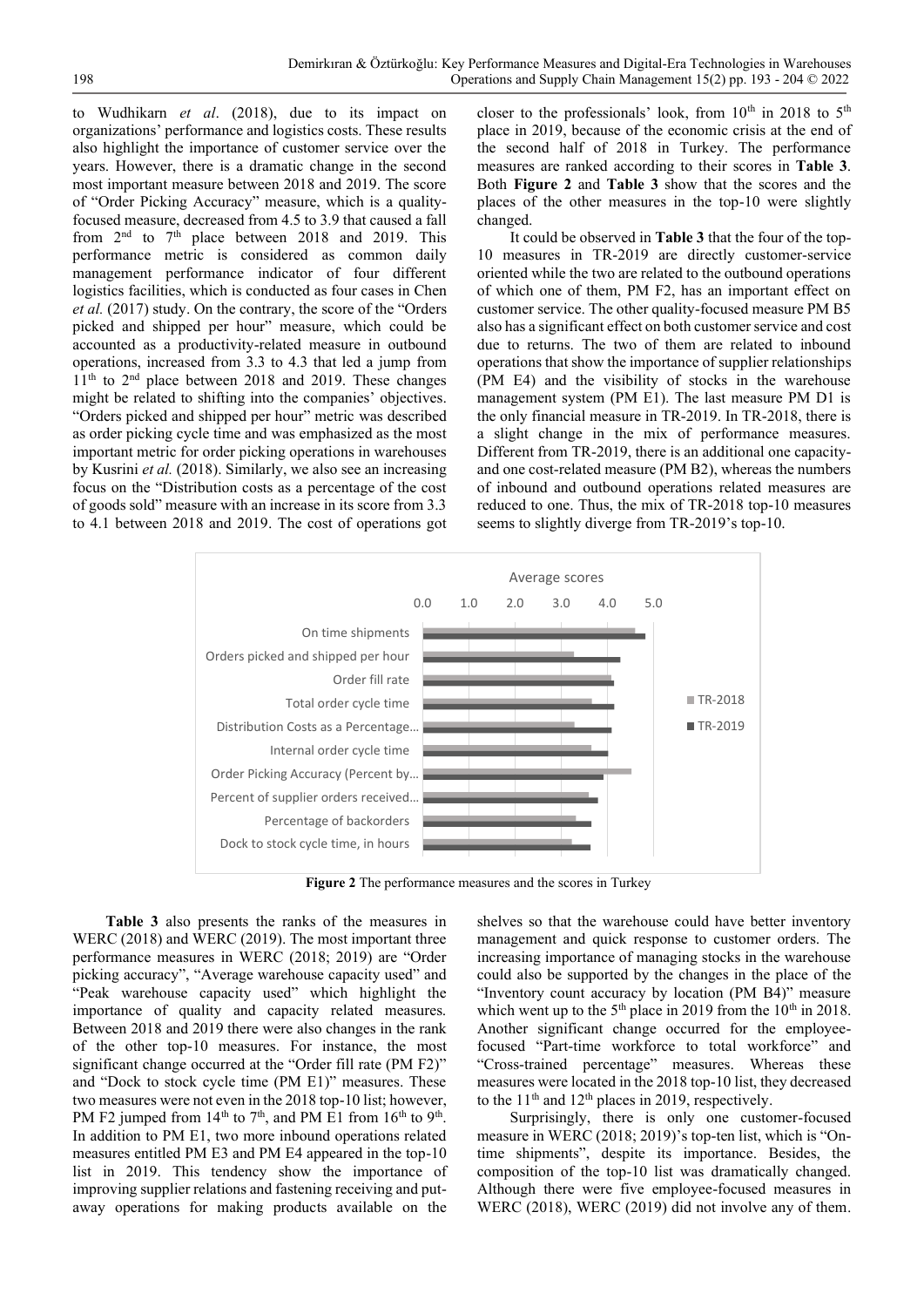Instead, three inbound and two outbound operations related measures appeared in the list while maintaining two quality and two capacity related measures. Hence, we can conclude

that there was a considerable shift from employee to operations so that the mix of different measures was enhanced.

| <b>Table 3</b> I Comparison of the performance measures between WERC countries and Turkey |  |  |  |
|-------------------------------------------------------------------------------------------|--|--|--|
|-------------------------------------------------------------------------------------------|--|--|--|

| PM#            |                     |                                                                 |                | <b>TR</b>      |                | <b>WERC</b>    |  |
|----------------|---------------------|-----------------------------------------------------------------|----------------|----------------|----------------|----------------|--|
|                | Category            | <b>Performance measures</b>                                     | 2019           | 2018           | 2019           | 2018           |  |
| A1             | Customer            | On-time shipments                                               |                |                | 4              | 5              |  |
| F <sub>4</sub> | Outbound operations | Orders picked and shipped per hour                              | $\overline{2}$ | 11             | na             | na             |  |
| F2             | Outbound operations | Order fill rate                                                 | 3              | 3              | 7              | 14             |  |
| A2             | Customer            | Total order cycle time                                          | 4              | 4              | na             | na             |  |
| D1             | Financial           | Distribution Costs as a Percentage of Cost of Goods Sold (COGS) | 5              | 10             | na             | na             |  |
| A3             | Customer            | Internal order cycle time                                       | 6              | 5              | na             | na             |  |
| B <sub>5</sub> | Capacity & quality  | Order Picking Accuracy (Percent by Order)                       | 7              | $\overline{2}$ |                | 2              |  |
| E4             | Inbound operations  | Percent of supplier orders received damage free                 | 8              | 6              | 6              | 11             |  |
| A <sub>4</sub> | Customer            | Percentage of backorders                                        | 9              | 9              | na             | na             |  |
| E1             | Inbound operations  | Dock to stock cycle time, in hours                              | 10             | 12             | 9              | 16             |  |
| B2             | Capacity & quality  | Peak warehouse capacity used                                    | 11             | 8              | $\mathfrak{Z}$ | 3              |  |
| D2             | Financial           | Days on hand finished goods inventory                           | 12             | $\overline{7}$ | na             | na             |  |
| E2             | Inbound operations  | Lines received and put-away per hour                            | 13             | 14             | na             | na             |  |
| B1             | Capacity & quality  | Average warehouse capacity used                                 | 14             | 13             | 2              |                |  |
| <b>B4</b>      | Quality             | Inventory Count Accuracy by Location                            | 15             | 15             | 5              | 10             |  |
| E3             | Inbound operations  | Percent of Supplier Orders Received with Correct Documents      | 16             | 17             | 8              | 13             |  |
| F <sub>5</sub> | Outbound operations | On-time Ready to Ship                                           | 17             | 20             | 10             | 12             |  |
| G1             | Employee            | Annual Workforce Turnover                                       | 18             | 19             | na             | 9              |  |
| G2             | Employee            | Overtime Hours to Total Hours                                   | 23             | 22             | na             | 6              |  |
| G <sub>4</sub> | Employee            | Contract Employees to Total Workforce                           | 28             | 29             | na             | 4              |  |
| G <sub>3</sub> | Employee            | Part time Workforce to Total Workforce                          | 29             | 27             | 11             | $\overline{7}$ |  |
| G <sub>6</sub> | Employee            | <b>Cross Trained Percentage</b>                                 | 30             | 28             | 12             | 8              |  |

na: Not available/not accessebile in WERC (2018; 2019).

When our results were compared with WERC's results, it is seen that the importance of the measures is very different. For instance, while PM F4, A2, D1, and A3 were placed in the top-10 of Turkey's list, they were not located even in the top-12 of the WERC's list. While the most important measures obtained in WERC studies are related to capacity and quality management in both 2018 and 2019, Turkey's list focused on almost every aspect of warehouse management except for employee management. However, employee management seemed to be necessary to professionals in the US, especially in 2018. The reason for this might be related to the economic activity level of the countries in which the unemployment rate is high (about 13%) in Turkey (TUIK, 2019), whereas it is the lowest (about 3.5%) of the last 50 years in the U.S. (Council of Economic Advisers, 2019). Moreover, the majority of the professionals in Turkey seemed to put customer service first because of the high level of competition in the industry. However, it seemed that the majority of the professionals in the US put their facility and operations first because of the increasing demand for warehousing in the US with the growth in e-commerce and last-mile logistics (Material Handling and Logistics, 2018). Therefore, the managers in the US aim to efficiently use every available space in their facility. However, it is the opposite of warehouses in Turkey due to a lack of economic growth between 2018 and 2019. Hence, we can conclude that the level of economic activity and the unemployment rate in a country seems to affect the choice of performance measures to manage warehouses.

In developed countries, besides the economic growth increase, problems about employment increase. As the number and size of warehouses in developing countries increase, they will have the same problems as in developed countries. Therefore, the managers of warehouses in developing countries should take preventive actions about labor problems and should focus on performance metrics about employees. In addition, if enough attention is not paid to the metrics concerning employees, other performance criteria such as turnover rate will also be adversely affected.

In developed countries, the performance metrics related to quality have high importance. Warehouse managers in developed countries can expect them to attach high importance to quality criteria when working with warehouses in developing countries. The managers of warehouses in developing countries should also give similar importance to quality in order to compete in the global market.

#### *4.2.1Digital-era supply chain technologies*

The exponentially growing technologies are expected to have a disruptive effect on businesses and industries in the new industrial era. According to Chung *et al*. (2019), the implementation of digital-era technologies has a significant potential for improving many performance measures in warehouse management. They can increase productivity, decrease costs, increase the service quality of the operations, and increase capacity utilization.

In the Logistics Trend Radar Report by DHL, Chung *et al*. (2019) listed many digital-era supply chain technologies and predicted how much they will be relevant in the next five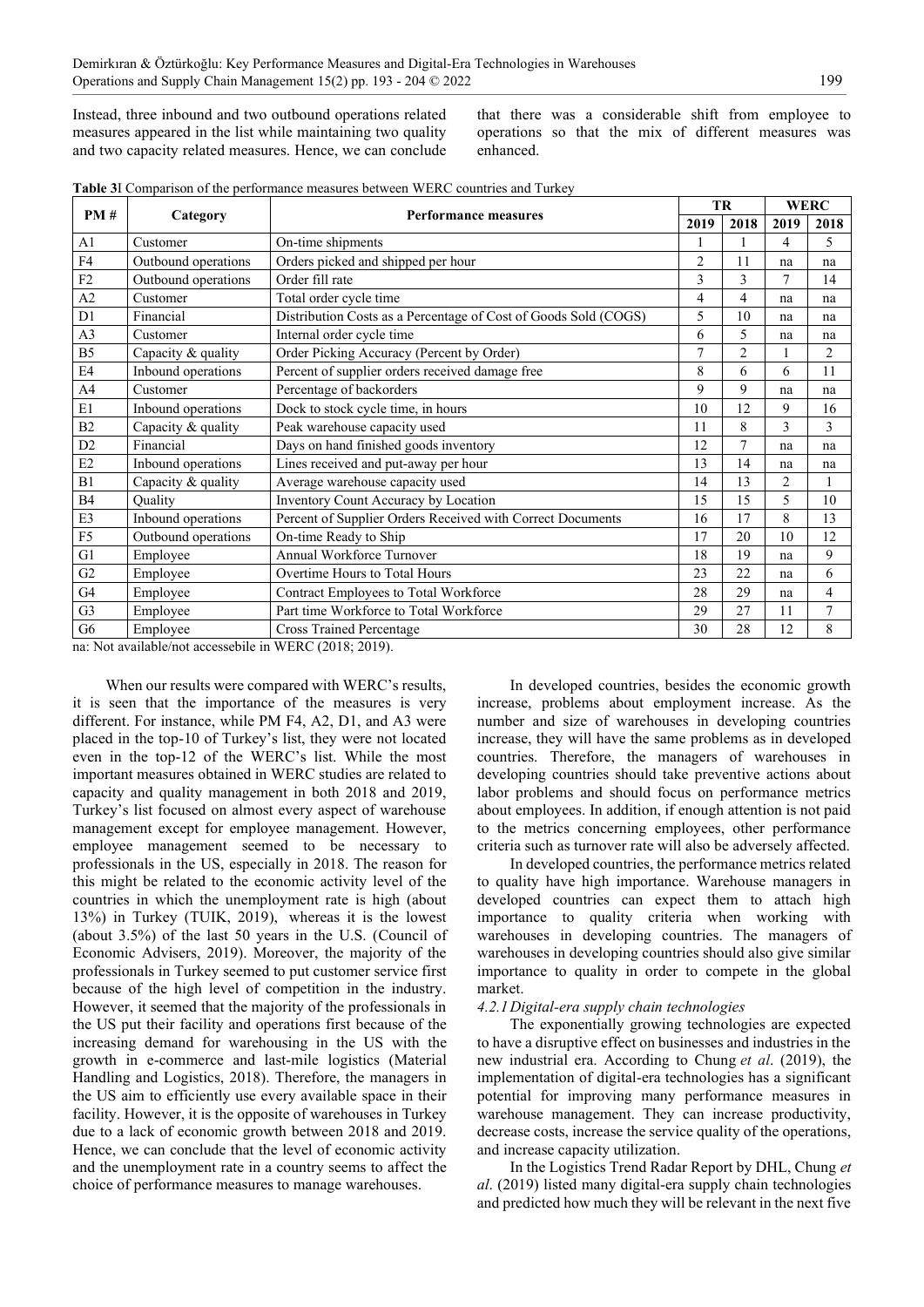or ten years. Hence, some digital-era technologies such as "internet of things (IoT)", "robotic & automation", "big data analytics", "cloud logistics", "augmented reality (AR)" and "low-cost sensor solutions" are expected to be widespread within five years. In the same report, "virtual reality (VR)", "digital twins", "blockchain", "3D printing", "unmanned aerial vehicles (drones)", "self-driving vehicles" are assumed to be relevant within 10 years. Therefore, we aim to examine the warehouse managers' thoughts about the effect of some digital-era technologies on warehouse management in Turkey and the US.

In accordance with WERC (2018), we used the list of digital-era technologies that are expected to be relevant within 5 or 10 years in the warehousing industry. These technologies are "social media", "IoT", "drones/driverless vehicles", "cloud-based services (software-as-aservice/SAAS)", "mobile technology", "3D printing", "simulation software", "blockchain", "sensors", "robotics and automation", and "real-time big data and analytics". We asked the participants to comment on the impact of the digital-era technologies on warehousing and distribution operations and wanted them to select among those options: "No impact", "Support ongoing improvements", "Provide potential competitive advantage", "Potential disruptor". Due to the lack of data in WERC (2019), the findings from our questionnaires and WERC (2018) were demonstrated in **Table A.I** in the appendix. In this table, we also highlighted the number of participants who do not have any idea about the technologies, although this option does not exist in the structured WERC (2018) survey. Using the data in **Table A.I**, we extracted the following observations about the impact of the abovementioned technologies on warehousing and supply chain management.

1. About 70% of the participants in TR-2018, TR-2019, and WERC (2018) reported that sensor devices such as RFID either support ongoing improvements in existing processes or provide a competitive advantage to companies. Several research findings also support these professionals' thoughts. Liu *et al*. (2006) presented an increase in rack space utilization and a decrease in loading time, work-related errors and operation costs with the use of RFID technology. Chen *et al*. (2013) showed that RFID technology with lean management tools decreased the data transmitting time at the receiving and shipping operations in a warehouse. Fan *et al*. (2014) discussed that implementing RFID technology in a warehouse reduced inventory shrinkages. Despite the majority's opinion and the pieces of evidence in the literature, it is interesting to see that 26% of the participants in WERC (2018) claimed that sensors do not have any impact on the warehousing industry, while this group of people is tiny in TR-2018 and TR-2019.

2. Lee *et al*. (2018) demonstrated in a case study that a warehouse management system powered and supported by IoT could improve several essential measures such as order fill rate, order accuracy, dock to stock cycle time and, inventory accuracy. Whereas 68% and 70% of the professionals in TR-2018 and WERC (2018) had a supportive opinion to Lee *et al*. (2018)'s findings, only 50% of the professionals agreed that IoT supports ongoing improvements and provides a competitive advantage in TR-2019. Moreover, 27% of the professionals in TR-2019 and 20% of them in WERC (2018) claimed that IoT does not affect the warehousing industry. The lack of real-life

implementations of IoT in warehouses or the lack of relevant scientific research findings may cause a lack of understanding of the potential or real impacts of IoT on warehouse operations. Especially when years pass by, some managers seem to be convinced of the advantages of implementing IoT in their warehouses by solid and clear pieces of evidence. Besides, even though the number of professionals who knows about IoT increases from 2018 to 2019, still 20% of them have no comment or idea what IoT could bring to the warehousing industry. The reason for this observation might be related to the lack of knowledge about emerging technologies in developing countries.

3. It is astonishing that 39%, 21% and 40% of the participants in WERC (2018), TR-2018 and TR-2019, respectively reported that drones and driverless vehicles will not have an impact on the warehousing industry. About 40- 45% of the participants, both in the US and Turkey, expect that driverless vehicles support ongoing improvements and provide a competitive advantage. These participants might have slightly underestimated the potential impacts of driverless vehicles because of their limited number of existing implementations. Walmart recently implemented to use drones to monitor SKUs in the storage area to keep inventory data accurate and to prevent goods from theft (Chung *et al*., 2019). Drones are also shown to be supportive of the inventory counting operation, which is accounted for as one of the labor-intensive, time-consuming and tedious operations in warehouses (Xu *et al*., 2018). Moreover, Pons (2014) highlighted the advantage of using drones while counting stocks located at the upper racks such that drones could be 100 times faster and 100 times more energyefficient than manual scanning in which a reach truck is used to lift an 80-kg worker holding 0.8 kg barcode scanner in a 100 kg-cage.

4. According to the participants both in Turkey and the US, mobile technologies seem to be the most supportive digital-era technology on the list. 88% of the professionals in WERC (2018), 84% in TR-2018, and with a slight increase 84% in TR-2019 reported that mobile technologies would play a critical role in sustaining current warehouse operations and ensuring competitive advantage for companies. The positive impacts of mobile technologies have been presented by many research findings. For instance, the use of augmented reality (AR) technology in wearable devices could reduce picking errors by about 40% (Glockner *et al*., 2014). These types of AR devices can be used to train workers about warehouse planning to improve order-picking performance of the workers. Moreover, several companies such as Knapp, SAP, and DHL have been using headmounted displays equipped with AR in warehouses (Glockner *et al*., 2014; Powell, 2014). Thus, they also aim to provide a reduction on unnecessary travels during warehouse operations such as picking and put-away.

5. According to the participants both in Turkey and the US, 3D printing technology is reported to have the least impact on the warehousing industry among the listed technologies; 58% in WERC (2018), 33% in TR-2018, and 50% in TR-2019 noted that it has no impact. Even though the development in 3D printing or additive manufacturing technologies is expected to reduce finished goods inventory and their storage requirement (Manners-Bell and Lyon*,*  2012; Mohr and Khan, 2015), the warehouses are expected to get closer to point-of-consumption and play a critical role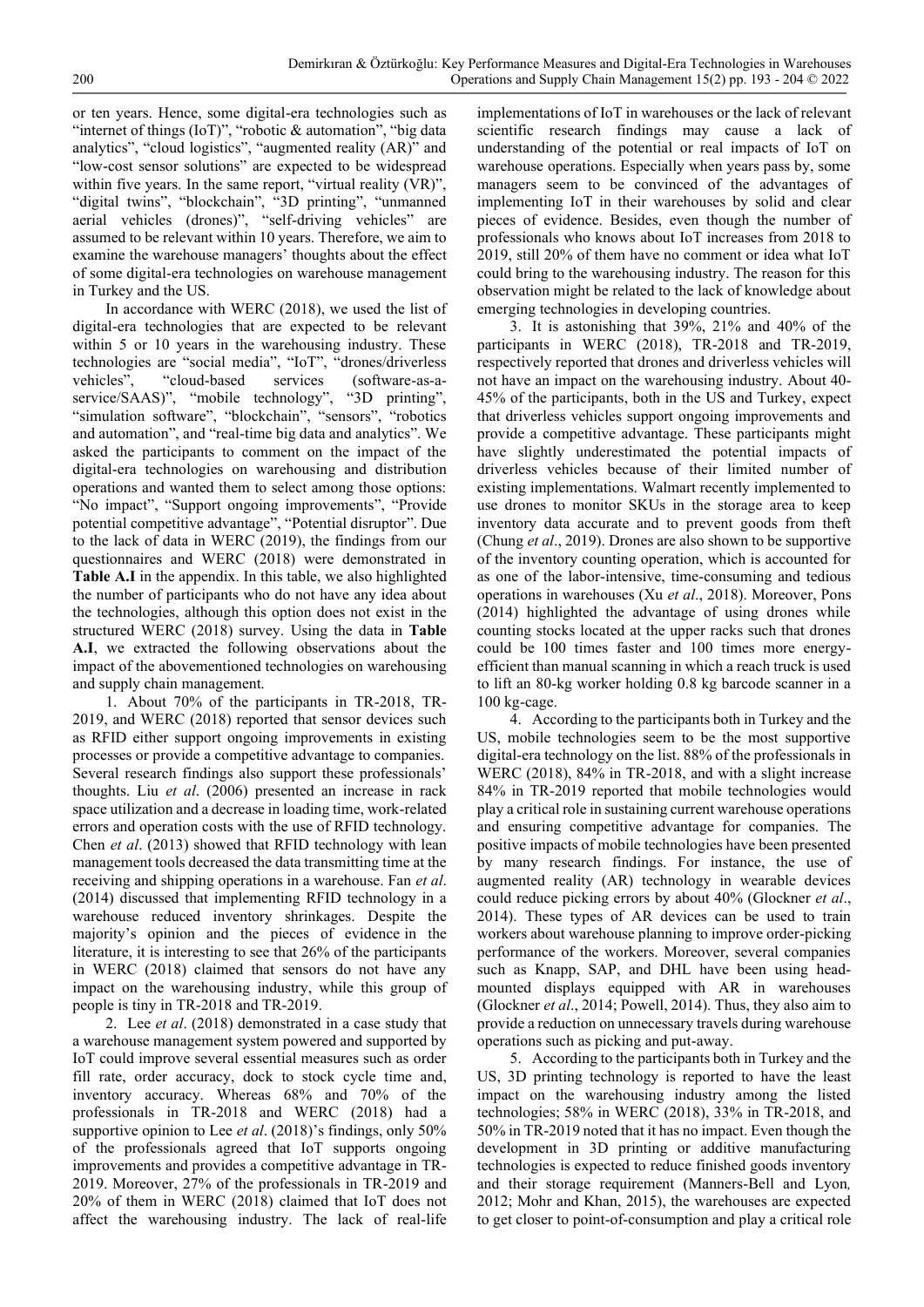to supply raw materials to customers (Chung *et al*., 2019). In a cooperation with Fast Radius Company, The US-based UPS parcel delivery company opened a 3D store near its Worldport air hub in Louisville, Kentucky, for printing goods in demand at the store and delivering it on the same day via air transportation in the US. (UPS, 2016). However, the limitations and disadvantages of 3D printing such as cost and volume, make this technology a complement to traditional manufacturing, not a replacement (Holweg, 2015). Therefore, the need for warehouses still seems to be viable.

6. Regarding the impact of simulation software, it seems that there is confusion among the professionals. Although 67% of the respondents in WERC (2018) consider simulation software as supportive and beneficial for competitive advantage, 40% of them reported no impact. The percentage of the respondents who said no impact in Turkey increased from 9 to 34 between 2018 and 2019. Having a high number of "no impact" votes might be caused by the limited number of applications, lack of knowledge, lack of skilled workers to develop simulations, its dependency on some other technologies such as IoT, sensors or big data analytics, or its limitation in daily usage. It is also seen that simulation software is one of the least known or understood technologies by the professionals in Turkey, about 40% in TR-2018 and 28% in TR-2019. However, as we see new applications like in Tetrapak food packaging company the professionals' thoughts or awareness might change over the years. Tetrapak has just initiated a digital twin project powered by real-time simulation of its warehouse in Singapore in cooperation with DHL to manage the warehouse efficiently (Roy, 2019).

7. A similar observation made for the impact of simulation software could be proposed for the impact of blockchain technology. Blockchain technology is the other least understood or known technology by the professionals in Turkey. Even though the awareness of blockchain technology in the warehousing industry in Turkey increased from 2018 to 2019, still one-third of the managers seem not to have any knowledge about blockchain technology or its impact. Kurpjuweit *et al.* (2019) proposed that block chain implementation in the supply chain can be developed by gathering capable blockchain engineers from the labor market and obtaining internal technical expertise.

8. Real-time big data analytics was also seen as supportive and beneficial for the warehousing industry, according to 87% of the professionals in WERC (2018). However, some of the professionals in Turkey does not agree with their American colleague. 66% of the respondents in TR-2019 shared the same opinion with an increase from 49% in TR-2018.

9. Whereas the drones and driverless vehicles are expected to be the biggest disruptor among the given digitalera technologies according to the participants (15%) in WERC (2018); robotics and automation is the most disruptive technology according to the participants (about 18%) in TR-2018 and TR-2019. The trucker shortage has been a dramatic issue in US logistics systems for a decade. According to American Trucking Association, the logistics industry needs 160,000 drivers in the next 10 years (Black, 2019). This might be only one of the reasons why the professionals in the US think that driverless vehicles might

be more disruptive than other technologies. On the other side, many warehouses in Turkey mainly use digital era supply chain technologies and perform many of the operations manually, as discussed before. Thus, it is not surprising to see that automation and robotics have come into prominence in Turkey.

10.Last, it seems that the professionals in Turkey are becoming more aware of the contents and the potential impacts of the listed digital-era technologies, according to the decrease in the percentage of the participants who noted: "no comment or no idea" from 2018 to 2019.

### **DISCUSSION**

This study focused on answering three research questions listed in the introduction section. We provided comprehensive answers and detailed explanations for each question in the previous sections. Nonetheless, the following discussions briefly answer the posed research questions.

*A. What are the most importantly seen performance measures by warehouse managers in developing countries?* 

The most important performance measure in Turkey was "on-time shipments" in both 2018 and 2019. The list of most important ten (top-10) measures showed that the majority of the participants focused on measures that are somewhat related to customer service such as "order fill rate", "order-picking accuracy" and "internal order cycle time". Moreover, the participants also highlighted the importance of the measures that focus on cost, supplier relations, capacity usage and receiving operation in the top-10. Respectively, these measures were "distribution costs as a percentage of COGS", "percentage of supplier orders received damaged free", peak warehouse capacity used", and "dock to stock cycle time".

*B. Is there any difference between the importance of performance measures considered by warehouse managers in developing and developed countries? Does the importance of performance measures change over time?*

When our findings were compared with WERC's findings, we observed that the top-10 list of performance measures and their ranks are different. The participants in WERC's surveys highly focused on the capacity and quality related measures such as "average warehouse capacity used" and "order-picking accuracy" and "peak warehouse capacity used", which were also located at the top three in the list. Moreover, the most significant difference appeared in the employee-related performance measures. Whereas five of the top-10 measures in WERC (2018) and two of the top-12 in WERC (2019) were related to employee management, the warehouse managers in Turkey considered them as the lowest important ones for warehouse management. We think that the differences in unemployment rates in developed (3.5% in the US) and developing (13.5% in Turkey) countries are one of the reasons for this difference. Another reason might be economic activity. The demand for warehousing has been increasing at a higher rate in the US than in Turkey due to increasing e-commerce, last-mile logistics activities and growing supply chain networks.

There was a slight change in the top-10 list of Turkey between 2018 and 2019. The top-10 list has slightly more diverged from TR-2019. There were an additional one capacity- and one cost-related in TR-2018 as the numbers of inbound and outbound operations related measures were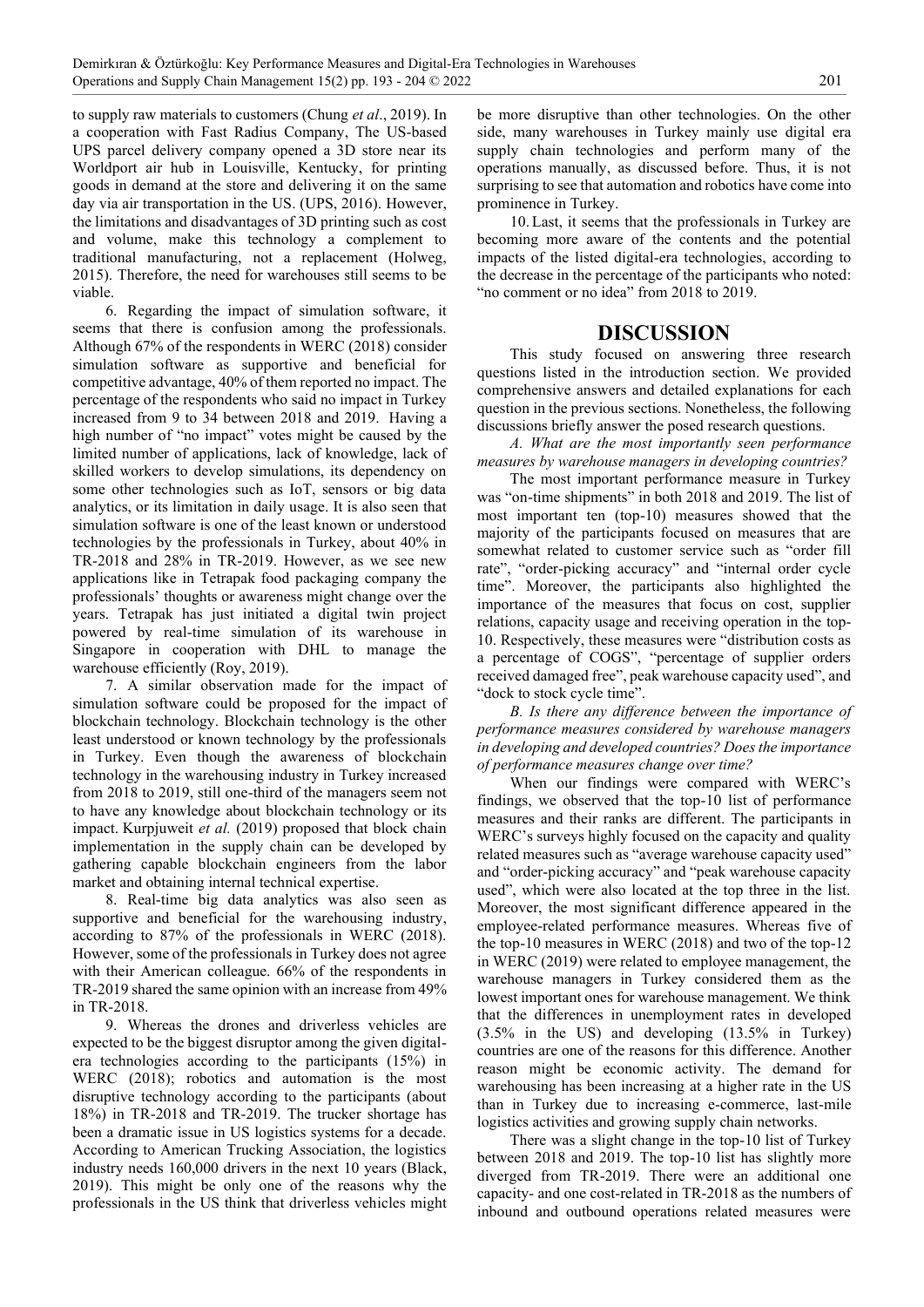reduced to one. However, there was a dramatic shift from employee-focused measures in 2018 to the measures related to inbound operations in 2019.

*C. What is the expected impact of emerging digital-era technologies on the warehousing industry in developing and developed countries? Is there any difference between them?* 

We investigated the impact of several digital-era supply chain technologies such as the internet of things (IoT), robotics, automation, big data analytics, simulation, and sensors on warehousing. When comparing our findings with WERC (2018), it seems that mobile technologies are the most supportive digital-era technology, whereas the 3D printing technology is the least influential one according to the warehouse managers in both Turkey and the US. Additionally, the warehouse managers seem to have a lack of understanding and knowledge about some technologies such as simulation and blockchain and their impacts compared to their colleagues in the US. Last but not the least while drones and driverless vehicles are expected to be the biggest disruptor in logistics and warehousing according to the professionals in the US, robotics and automation are estimated to be the most disruptive technologies according to professionals in Turkey.

### **CONCLUSION**

In general, this study aims to compare the developments in warehousing industries in developed and developing countries. Turkey is selected as a representative country for developing countries due to the researcher's origin. To provide an accurate comparison, we adopted the US-based Warehousing Education Research Council's questionnaire and used their findings in 2018 and 2019. Because the majority of their findings were from the US and UK, these data are assumed to represent the developed countries. We collected data from face-to-face meetings with the professionals in the warehousing industry in Izmir, which is the third biggest city and one of the most important logistics hubs in Turkey. In order to conduct cross-sectional and longitudinal analyses, we visited 62 and 74 warehouses in 2018 and 2019, respectively. Additionally, only 48 out of 62 warehouse managers were reached in 2019 due to inconveniences such as job changes. Hence, these define the scope and the boundaries of our study and findings.

The contribution of this study is threefold. First, to the best of our knowledge, this study is the first attempt to compare the warehousing industries in developing and developed countries through longitudinal and cross sectional analysis. Second, this is the first study investigating the importance of the selected performance measures according to the professionals' thoughts in a developing country and their changes over the years. Third, this study draws a picture of the future impact of the emerging technologies on warehousing from the perspective of warehouse managers in both developing and developed countries. Thus, the findings and the observations in this study might trigger future academic studies on performance measures and the technology usage in warehouse management and help practitioners to take action towards becoming a more competitive warehouse.

In future studies, the effect of digital-era technologies on critical performance measures and warehouse operations could be investigated to provide a comprehensive road map to practitioners. In addition, the digital-era technologies can be examined whether it is affected by the type of warehouse, type of industry, or handling units. In addition, performance metrics can be investigated whether it is affected by the type of warehouse, type of industries or handling units because we do not expect all performance metrics have the same significance in all kinds of warehouses. Last but not least, it might also be interesting to benchmark the warehousing industries in different developing countries.

### **REFERENCES**

Axelsson, P., and Frankel, J. (2014), Performance measurement system for warehouse activities based on the SCOR® model: a research study in collaboration with Consafe Logistics AB, Sweden, Unpublished manuscript, Department of Industrial Management and Logistics, Lund University, available at: https://lup.lub.lu.se/student-

papers/search/publication/4692966 (accessed 29 November 2019).

- Allison, S. (2014), The responsive organization: coping with new technology and disruption, available at: https://www.forbes.com/sites/scottallison/2014/02/10/theresponsive-organization-how-to-cope-with-technology-anddisruption/#726a85803cdd (accessed 12 November 2019).
- Black, T. (2019), U.S. Truck driver shortage is on course to double in a decade, Bloomberg, available at: https://www.bloomberg.com/news/articles/2019-07-24/u-struck-driver-shortage-is-on-course-to-double-in-a-decade (accessed 18 March 2020).
- Chen, P. S., Huang, C. Y., Yu, C. C., and Hung, C. C. (2017), The examination of key performance indicators of warehouse operation systems based on detailed case studies. *Journal of Information and Optimization Sciences,* 38(2), pp. 367-389.
- Chen, J. C., Cheng, C. H., Huang, P. B., Wang, K. J., Huang, C. J., and Ting, T. C. (2013), Warehouse management with lean and RFID application: a case study. *The International Journal of Advanced Manufacturing Technology,* 69, pp. 531-542.
- Chung, G., Gesing, B. Chaturvedi, K., and Bodenbenner, P. (2019), Logistics Trend Radar, DHL Customer Solutions & Innovation Represented by Matthias Heutger, Germany, available at: https://www.logistics.dhl/globalen/home/insights-and-innovation/insights/logistics-trendradar.html (accessed 10 November 2019).
- Council of Economic Advisers. (2019), U.S Unemployment rate falls to 50-year low, available at: https://www.whitehouse.gov/articles/u-s-unemploymentrate-falls-50-year-low/ (accessed 15 March 2020).
- De Koster, M. B. M., and Balk, B. M. (2008), Benchmarking and monitoring international warehouse operations in Europe*. Production and Operations Management,* 17(2), pp. 175-183.
- Demirkıran, Y., and Dizbay, I. E. (2020), Evaluating E-Commerce-Related Distribution and Warehousing in Terms of Sustainability. *In Handbook of Research on Sustainable Supply Chain Management for the Global Economy*. pp 63- 95. IGI Global.
- Fan, T. J., Chang, X. Y., Gu, C. H., Yi, J. J., and Deng, S. (2014), Benefits of RFID technology for reducing inventory shrinkage. *International Journal of Production Economics,* 147, pp. 659-665.
- Frazelle, E. H. (2002), *World-Class Warehousing and Material Handling*, McGraw-Hill Book Company, NewYork.
- Glockner, H., Jannek, K., Mahn, J., and Theis, B. (2014), Augmented reality in logistics, Changing the way we see logistics–a DHL perspective. *DHL Customer Solutions & Innovation*, 28, available at: www.dhl.com/content/dam/downloads/g0/about\_us/logistics insights/csi\_augmented\_reality\_report\_290414.pdf (accessed 10 November 2019).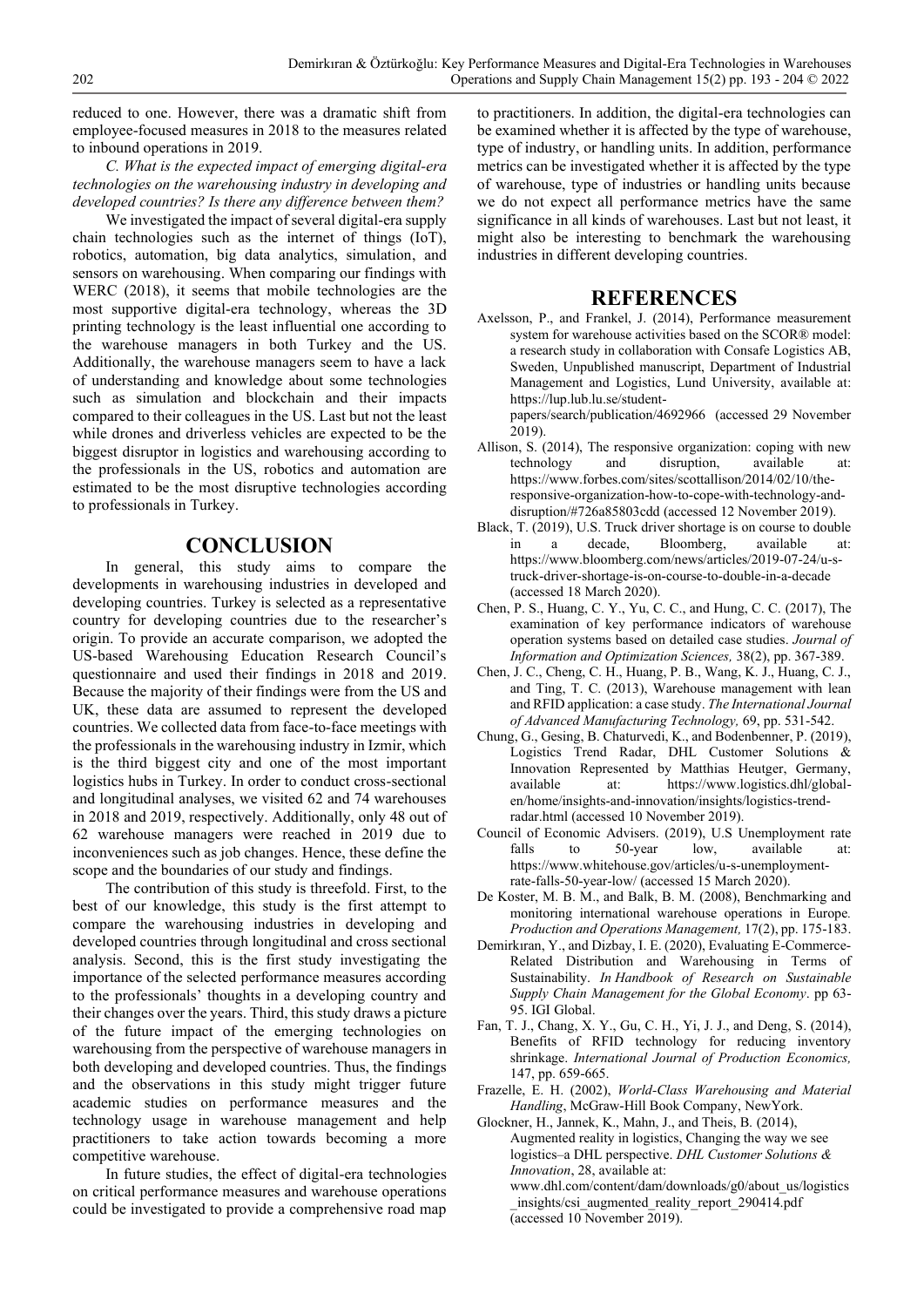- Hackman, S. T., Frazelle, E. H., Griffin, P. M., Griffin, S. O., and Vlasta, D. A. (2001), Benchmarking warehousing and distribution operations: an input-output approach. *Journal of Productivity Analysis,* 16(1), 79-100.
- Holweg, M. (2015), The limits of 3D printing, Harward business review, available at: https://hbr.org/2015/06/the-limits-of-3dprinting, (accessed 25 March 2020).
- International Federation of Robotics (2019), Executive Summary World Robotics 2019 Industrial Robots, available at: https://ifr.org/downloads/press2018/Executive%20Summary %20WR%202019%20Industrial%20Robots.pdf (accessed 15 March 2020).
- Kaplan, R., and Norton, D. (2001), *The Strategy-focused organization,* Harvard Business School Press, Boston*.*
- Kocaman, Y., Öztürkoğlu, Ö., and Gümüşoğlu, Ş. (2021), Aisle designs in unit-load warehouses with different flow policies of multiple pickup and deposit points. *Central European Journal of Operations Research*, 29(1), pp. 323-355.
- Krauth, E., Moonen, H., Popova, V., and Schut, M. (2005), Performance indicators in logistics service provision and warehouse management–a literature review and framework. paper presented at *Euroma international conference*, June, Budapest, Hungary, 19-22.
- Kurpjuweit, S., Schmidt, C. G., Klöckner, M., and Wagner, S. M. (2019), Blockchain in Additive Manufacturing and its Impact on Supply Chains, *Journal of Business Logistics*, pp. 1-25. doi.org/10.1111/jbl.12231
- Kusrini, E., Novendri, F., and Helia, V. N. (2018), Determining key performance indicators for warehouse performance measurement–a case study in construction materials warehouse. *In MATEC Web of Conferences. 154(01058). EDP Sciences.*
- Lee, C. K. M., Lv, Y., Ng, K. K. H., Ho, W., and Choy, K. L. (2018), Design and application of internet of things-based warehouse management system for smart logistics. *International Journal of Production Research,* 56(8), pp. 2753-2768.
- Leopold, T.A., Ratcheva, V. and Zahidi, S. (2016), *The future of jobs, employment, skills and workforce strategy for the fourth industrial revolution*, World Economic Forum, Geneva, Switzerland.
- Liu, G., Yu, W., and Liu, Y. (2006), Resource management with RFID technology in automatic warehouse system, *2006 IEEE/RSJ International Conference on Intelligent Robots and Systems*, China, pp. 3706-3711.
- Material Handling and Logistics (2018), Demand for warehouse space will be strong in 2018, available at: https://www.mhlnews.com/warehousing/article/22054779/d emand-for-warehouse-space-will-be-strong-in-2018 (accessed 1 March 2020).
- McGinnis, L. F., Chen, W. C., Griffin, P., Sharp, G., Govindaraj, T., and Bodner, D. (2002), *Benchmarking warehouse performance,* School of Industrial & Systems Engineering Georgia Institute of Technology, Atlanta.
- Manners-Bell, J., and Lyon, K. (2012), The implications of 3D printing for the global logistics industry, available at: www.reloaderitalia.it/wpcontent/uploads/2013/01/3d printing impact on global log istics industry.pdf (accessed 20 December 2019).
- Melnyk, S. A., and Stanton, D. J. (2017), The customer-centric supply chain*. Supply Chain Management Review,* 20(12), pp. 28-39.
- Mohr, S., and Khan, O. (2015), 3D printing and its disruptive impacts on supply chains of the future. *Technology Innovation Management Review,* 5(11), pp. 20-25.
- Öztürkoğlu, Ö., Kocaman, Y., and Gümüşoğlu, Ş. (2018), Evaluating Chevron aisle design in unit load warehouses with multiple pickup and deposit points. *Journal of the Faculty of Engineering and Architecture of Gazi University*, 33(3), pp. 793-807.
- Öztürkoğlu, Ö., and Hoser, D. (2019), An evaluation of order picking tour efficiency in two-block warehouses. *Operations and Supply Chain Management: An International Journal*, *12*(2), pp. 74-78.
- Pons, J. (2014), Is your warehouse drone ready?, available at: http://www.scanman.co.za/downloads/whitepaperdroneread yscanman.pdf. (accessed 04 October 2019)
- Powell, W. (2014), Wearables at work: Finding value for smart gadgets and augmented reality in the enterprise., available at: https://events.sap.com/teched/en/session/13674 (accessed 20 February 2020).
- Roy, S. (2019), Tetra Pak gets ready to build its first digital twin warehouse APAC, available at: https://techwireasia.com/2019/07/tetra-pak-gets-ready-tobuild-its-first-digital-twin-warehouse-in-apac/ (accessed 22 June 2019).
- Sands, G. E. and Bakthavachalam, V. (2019), Ranking countries and industries by tech, data, and business skills, available at: https://hbr.org/2019/05/ranking-countries-and-industries-bytech-data-and-business-skills (accessed 22 October 2019).
- Staudt, F. H., Alpan, G., Di Mascolo, M., and Rodriguez, C. M. T. (2015), Warehouse performance measurement: a literature review. *International Journal of Production Research,* 53(18), pp. 5524-5544.
- Thakkar, J., Kanda, A., and Deshmukh, S. G. (2009), Supply chain performance measurement framework for small and medium scale enterprises. *Benchmarking: An International Journal,* 16(5), pp. 702-723.
- TUIK (2019), Labor statistics, available at: www.tuik.gov.tr/PreHaberBultenleri.do?id=30688 (accessed 14 March 2020).
- UPS (2016), Game changer: UPS launches 3-D printing network, available https://www.ups.com/us/en/services/knowledgecenter/article.page?kid=aa373de5, (accessed 25 February 2020)
- WERC (2018), Warehousing Education and Research Council Report. https://werc.org/page/DCMeasures (accessed 1 February 2020).
- WERC (2019), Warehousing Education and Research Council Report. https://werc.org/page/DCMeasures (accessed 1 February 2020).
- Wudhikarn, R., Chakpitak, N., and Neubert, G. (2018), A literature review on performance measures of logistics management: an intellectual capital perspective. *International Journal of Production Research,* 56(13), pp. 4490-4520.
- Xu, L., Kamat, V. R., and Menassa, C. C. (2018), Automatic extraction of 1D barcodes from video scans for drone-assisted inventory management in warehousing applications. *International Journal of Logistics Research and Applications,* 21(3), pp. 243-258.
- Fan, W., and Yan, Z. (2010). Factors affecting response rates of the web survey: A systematic review. *Computers in Human Behavior*, 26(2), pp. 132-139.